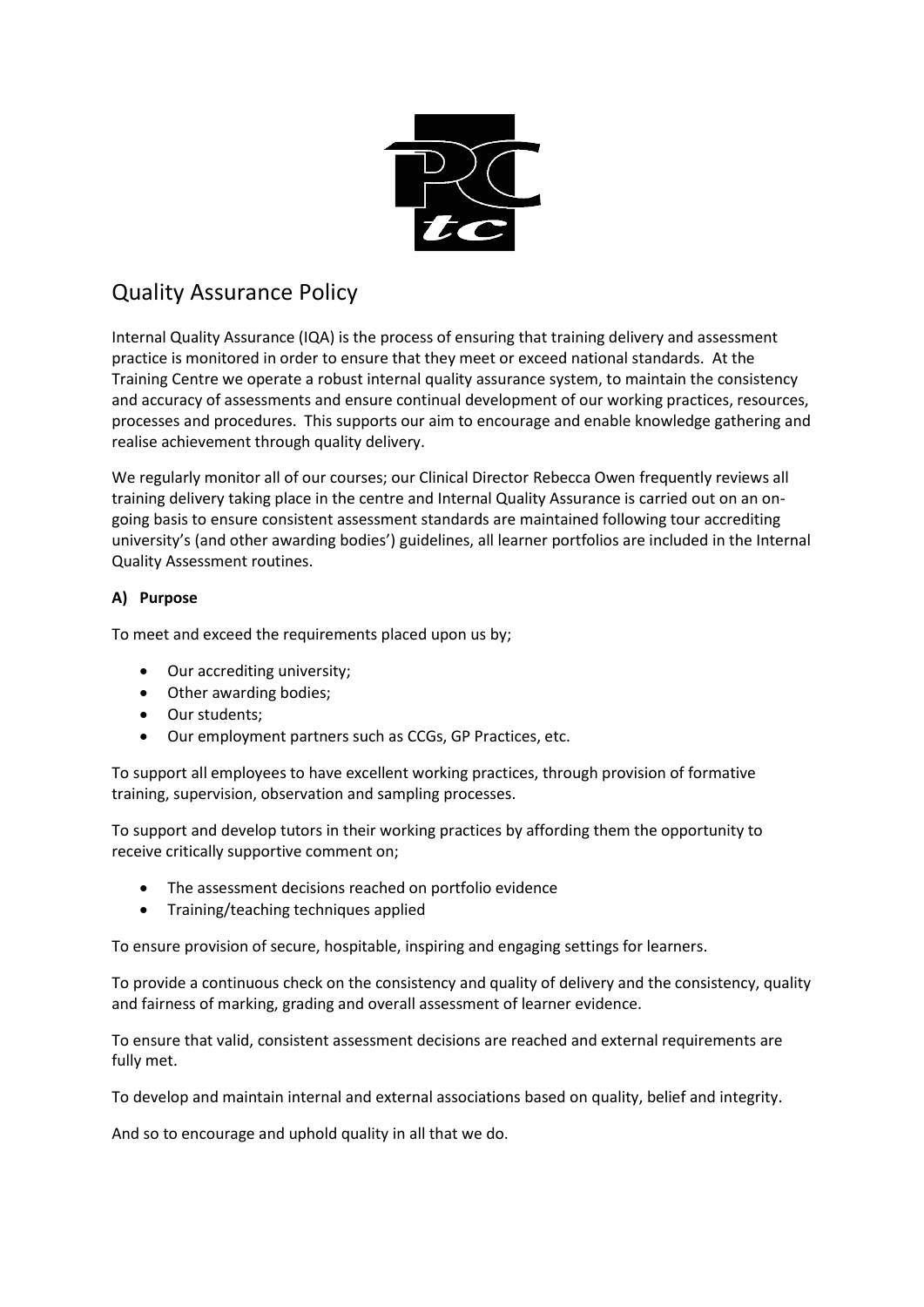# **B) Scope**

All employees, tutors and students; Internal Quality Assurance of any work practices, documents and evidence that impact on the delivery, examination and assessment of qualifications and training supplied by the Training Centre.

## **C) Roles and Responsibilities**

Our Clinical Director is responsible for ensuring that;

- The quality requirements of our accrediting university, other awarding bodies and employment partners are met in the delivery and assessment of qualifications;
- IQA policies and procedures are sufficient, regularly reviewed and known, understood and implemented by all;
- All employees and tutors involved in the processes of delivery of services are appropriately trained and qualified through provision of rigorous recruitment processes, induction training and continual development;
- All employees and tutors involved in IQA processes are appropriately trained and qualified through provision of rigorous recruitment processes, induction training and continual development.

Employees and tutors involved in induction of students are responsible for ensuring:

- Checking the identity of the student;
- All paperwork is fully and accurately completed;
- That students are inducted into their chosen programme in a way that meets their needs.

Tutors are responsible for ensuring that:

- Candidates/learners are aware of;
	- The different types of evidence that they can collect to prove competence of knowledge and working practices;
	- Their responsibilities in the collection, authentication and presentation of evidence;
- The candidates/learners are fully supported throughout the term of their qualification. This should include:
	- Assessing the persons learning style and discussing their preferred ways of learning
	- Effective management evidence gathering, assessment and attainment
	- Agreeing and recording assessment and visit plans for each person
	- Completing regular reviews with the person and their employer to review progress and agree new targets
	- Providing the person with prompt, accurate, formative and summative feedback.
	- Demonstration of anti-discriminatory practice and equal opportunities
	- Maintenance of confidentiality and compliance with the Data Protection Act.
- They observe learners' performance through formative assessment and/or in simulated situations, and/or conduct other forms of assessment in accordance with the qualification and unit standards and requirements of the QCF and the accrediting university. Such as;
	- ensuring validity, authenticity, currency and sufficiency of evidence
	- maintaining appropriate, accurate and verifiable records0
	- confirming that learners have demonstrated competence/knowledge and have completed the required documentation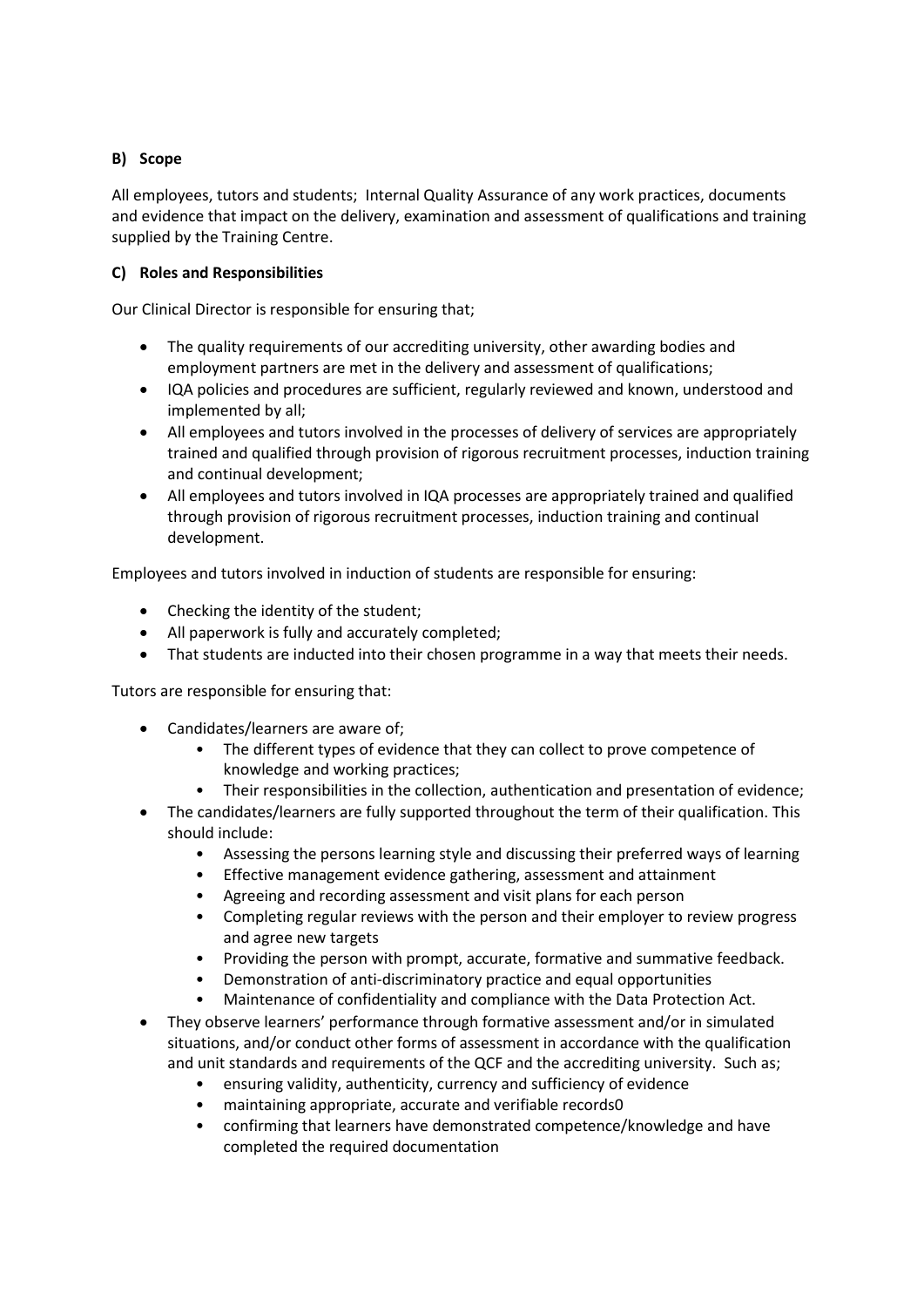• As required they make themselves available and organise for their students to be available to the Clinical Director and external Quality Assurers from our accrediting university and other awarding bodies.

## **D) Internal Quality Assurers**

Internal Quality assurers are responsible for:

- Ensuring that they lead, advise and support the tutors allocated to them through;
- Ensuring adherence to the principles of assessment and guidance provided by the centre;
- Providing guidance on the interpretation and application of assessment criteria correctly and consistently applied;
- Observation and supply of formative feedback on working practices;
- Sampling of assessment activities such as assessment decisions, formative feedback supplied, completion of portfolio documents, student evaluation forms, etc;
- Ensuring assessors have opportunities for updating and developing their vocational and professional competence;
- Carrying out a quality audit of the documentation used within and format of the training courses;
- Supporting, countersigning, dating assessments and quality assuring judgements by assessors and Internal Quality Assurers not holding the appropriate assessor/Internal Quality Assurer qualifications as approved and specified by the Regulatory Authorities.
- Supporting the Training Centre to meet its goals by;
	- o Undertaking an active role in raising issues of good practice in assessment;
	- o Ensuring that equal opportunities and anti‐discriminatory practices are upheld in the assessment process;
	- o Liaising with other IQAs and the External Quality Assurer to implement the requirements of the assessment system;
	- o Ensuring that all Learners' achievement records and Centre documentation are completed in accordance with requirements;
	- o Attending regular IQA meetings.

#### **E) Policy Implementation – Procedures**

The IQA policy must be applied to every programme with work that is internally assessed and which contributes to the final assessment outcome of a student.

Tutors and Internal Quality Assurers will be given sufficient time, resources and authority to perform their roles and responsibilities effectively.

#### Qualifications

Only appropriately qualified and experienced tutors must carry out un-supported assessment. All tutors must have significant experience in the sector of the qualification

Appropriately qualified staff must carry out all internal quality assurance.

Sampling

All IQAs must follow the sampling plan developed and maintained by the Clinical Director.

Sampling must be across all tutors, all types of evidence and all students, including plans, reviews and records in addition to student evidence.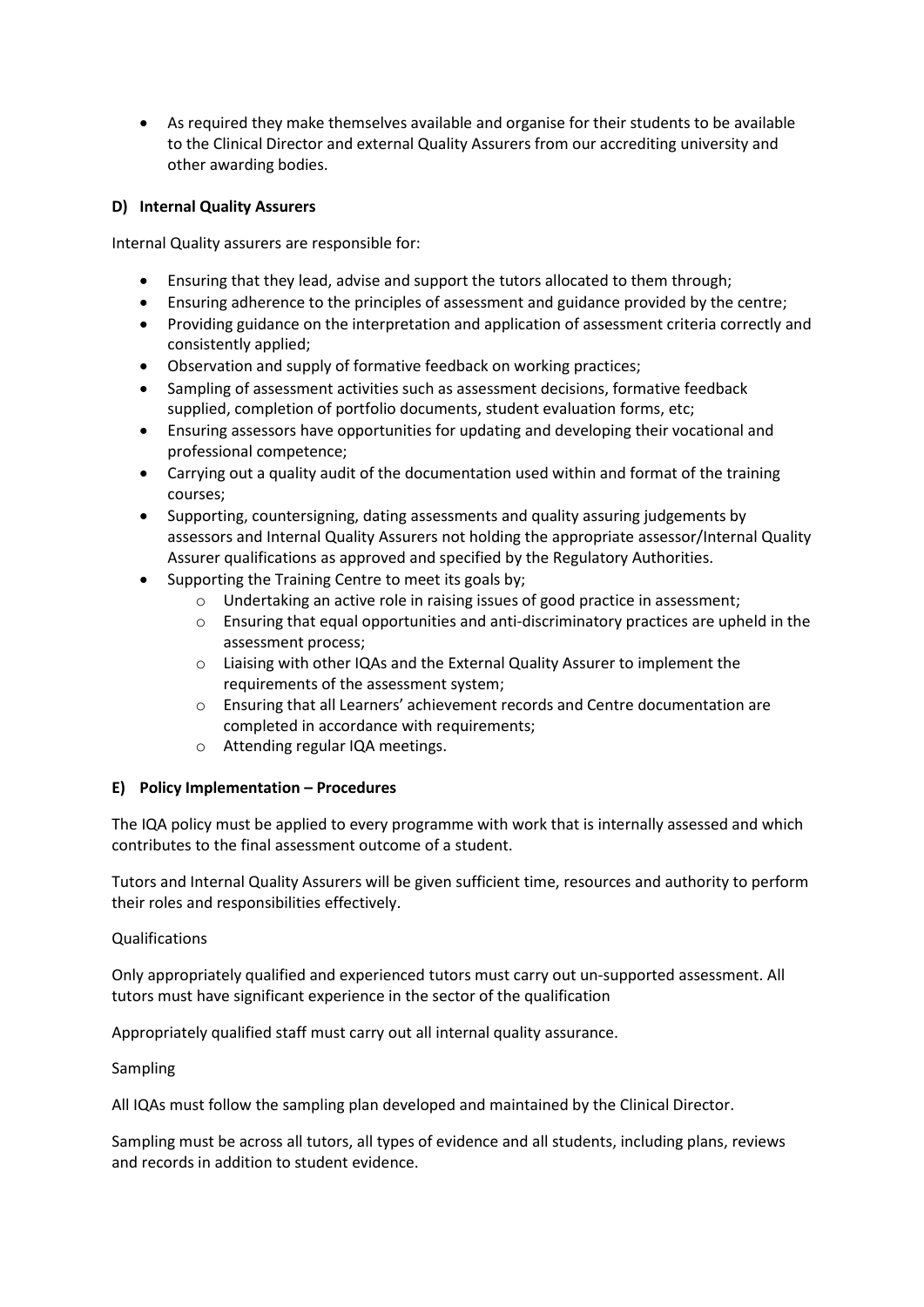Frequency of assessment will be decided following a risk assessment of the assessor, looking at experience and competence, but to meet the requirements of the accrediting university, other awarding bodies and our partners all portfolios will be quality assured the IQA will at the minimum sample at least one piece of evidence for each component of the qualification.

IQA must be carried out continuously throughout the year.

## **F) Observations**

All tutors will have at least one observation per year by their allocated IQA

IQA observation should include;

- Sight of Learning Plan
- Agreement of objectives for the meeting/visit/session
- Student performance and stretching
- Embedding of Functional Skills, Safeguarding and Equality & Diversity
- Questioning / Assessment / Training / Self-guided learning
- Formative feedback
- Recap of learning achieved
- Agreement of next steps

The observation will be recorded on an Observation of Assessor Practice Form.

Feedback from an IQA observation of trainer delivery must be delivered to the relevant trainer as soon as practicable, preferably by the end of the working day. Any actions should then be agreed and the Observation of Tutor Practice form should be updated and then signed by the IQA and tutor to confirm the accuracy of the information it contains.

A copy of the form should be forwarded to the Clinical Director and the original filed in the tutor's personnel file.

#### **G) Student Interviews**

Once a year the IQA will interview at least one student for each of their allocated tutors. There are set interview questions on the Learner Interview Record, all of which should be asked, but all may not be applicable. These interviews may be carried out face to face or by email.

Once complete a copy of the record should be forwarded to the Clinical Director and the original filed in the tutor's personnel file.

#### **H) Disagreement of IQA findings**

Every tutor has the right to challenge an IQA decision made on their assessment decisions. The assessor should indicate their disagreement on the relevant IQA form and bring it to the attention of the IQA within 5 working days of being informed that the portfolio is ready for collection following an IQA.

Where there is a challenge made the assessor and IQA must in the first instance meet and discuss the challenge informally, if agreement can then be made, this should be indicated on the IQA form and then no further action is required.

If an agreement cannot be reached then this goes to:

1. Stage One Appeal